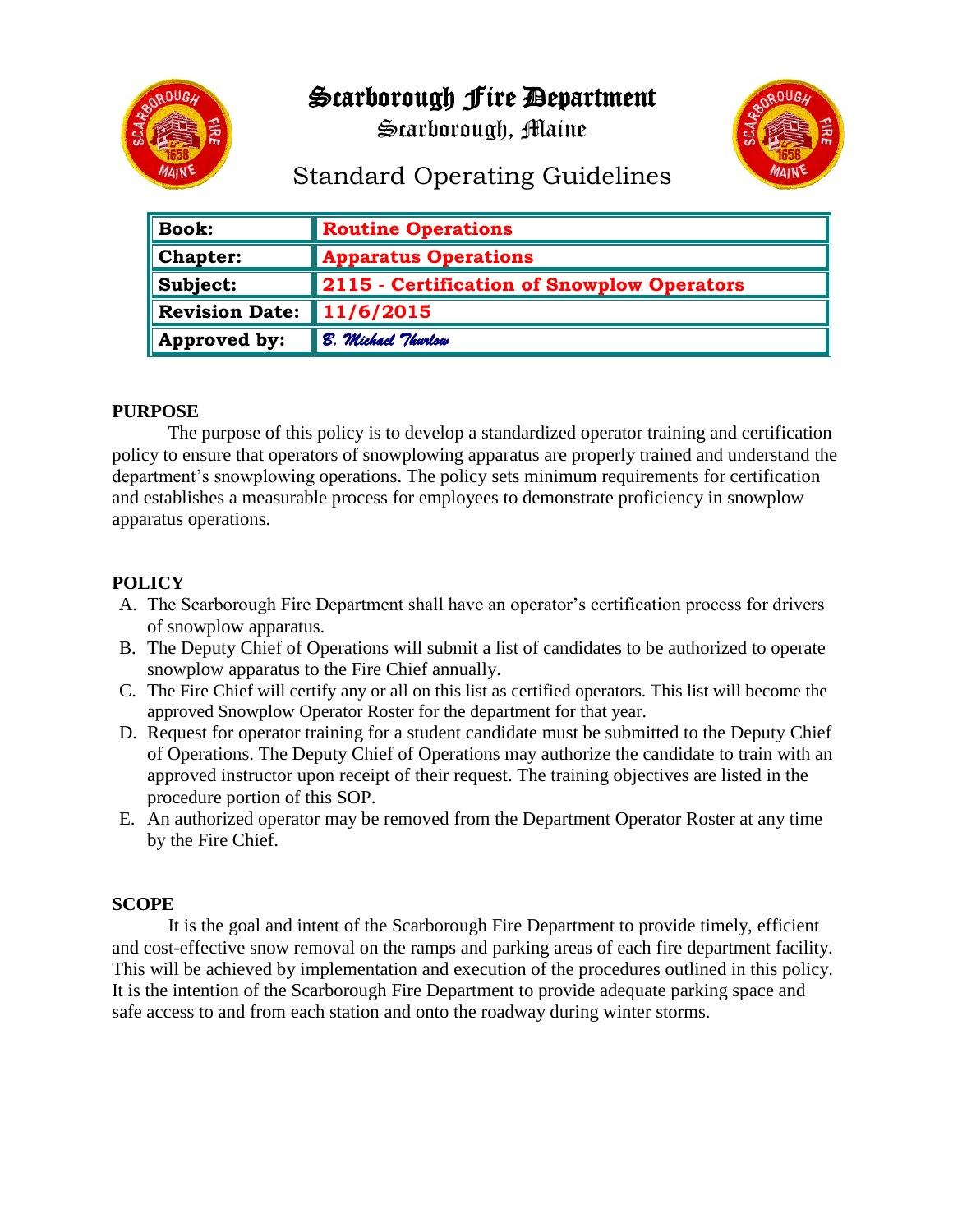#### **TRAINING QUALIFICATIONS**

- A. Instructor qualifications:
	- a. An instructor shall be a person who by possession of a recognized degree, standing or skill, and who by knowledge, training, and experience have demonstrated the ability to effectively teach cognitive and practical skills, and has been appointed by the Fire Chief to conduct the operator training.
- B. Student qualifications
	- a. Possession of a valid driver's license.
	- b. Have the approval of the Fire Chief.

#### **TRAINING PROCESS**

- A. Visit the Fisher website and view the mount and dismount video. <http://www.fisherplows.com/fe/showroom/xtremev>
- B. Correctly demonstrate the proper mounting and dismounting of the plow for the instructor.
- C. Read and understand the procedures in this SOP.
- D. Meet with the Deputy Chief of Operations to understand where to pile the snow by driving the plow truck to each station and verifying the correct locations.
- E. Before it snows, walk around the stations, dry hydrants, tanks and draft sites you will be plowing to check for obstacles that will become hidden when snow is on the ground. Look for things such as bumper stops, speed bumps, curbs, sidewalk edges, shrubs, water drains, fire hydrants, fences, bollards, and pipes sticking up from the ground. To prevent damage to the area being plowed as well as to the snowplow and truck, mark any obstructions that will be hard to see when there is snow on the ground.

#### **PRE-STORM PROCEDURES**

- A. Properly attach plow or verify plow has been properly attached.
- B. Perform plow truck check list (attached).
- C. Check the snowplow to make sure all bolts are tight and that it has been mounted properly. Look for cracked welds and hydraulic fluid leaks. Make sure the plow lights and turn signals are aligned properly and are in good working order.

#### **STORM PROCEDURES**

- A. At the onset of a snow storm, the Deputy Chief of Operations or his designee shall have the plows mounted on the trucks by trained personnel.
- B. As the storm develops and 2½ to 3 inches of snow has accumulated, the plow truck drivers may begin to plow their assigned routes or stations.
- C. Plow trucks must use the yellow warning lights while plowing.
- D. Plow trucks shall only operate code 3 for critical incidents and then only at prudent speeds when the plow is attached.
- E. After the snow event is over, or sooner if requested, the plow trucks may plow out holding tanks and draft sites. Pressurized hydrants are not to be plowed without approval from the Operations Chief.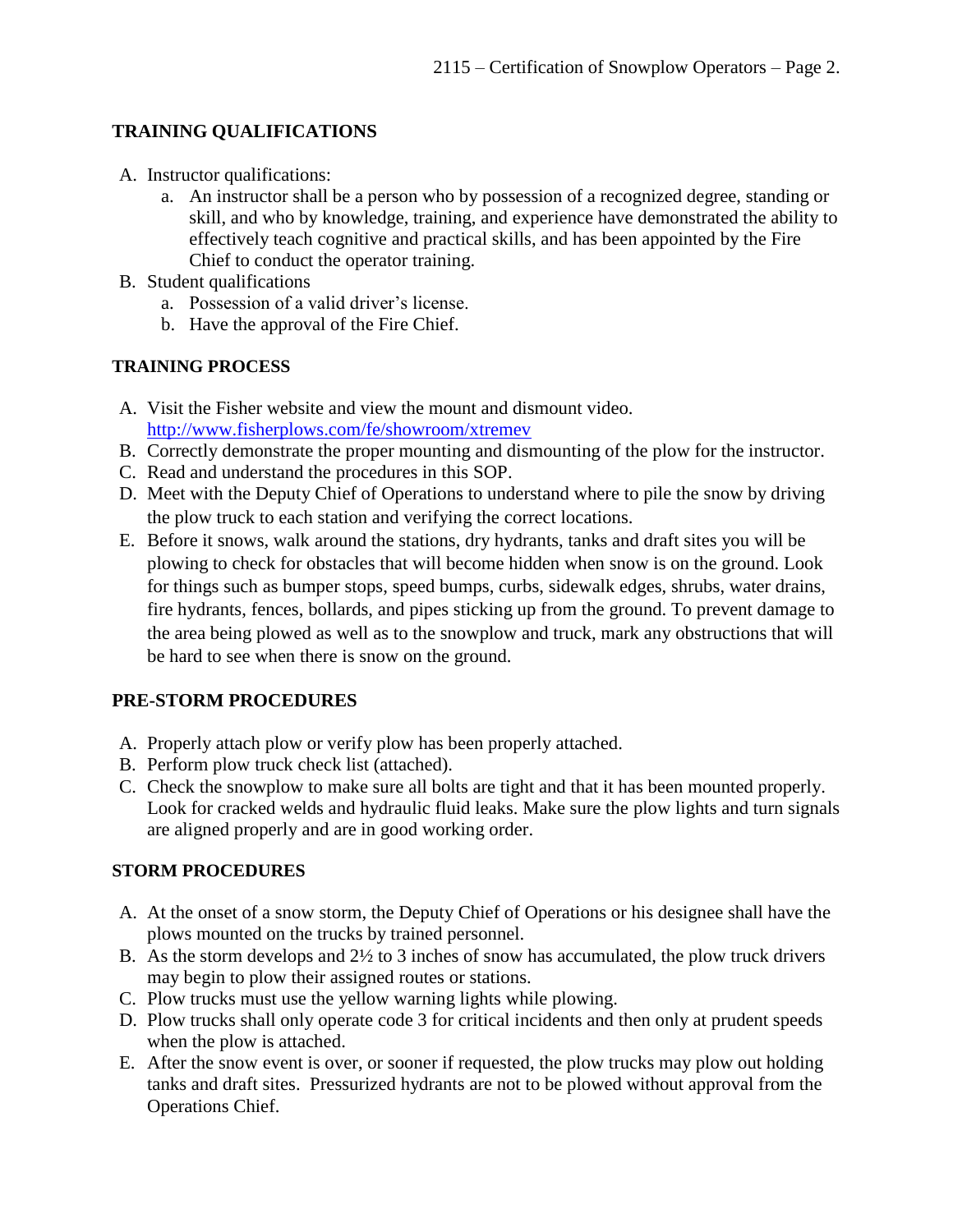#### **PLOW PROCEDURES**

- A. Always wear a seat belt when operating a motor vehicle and never plow with your head out the window.
- B. When transporting a plow, position the blade so as not to block the plow headlights or your vision and angle the blade to the right (toward the curb). This will reduce the chance of catching a curb or a snowbank that could pull your vehicle into it.
- C. Do not exceed the posted speed limit under any circumstances when transporting a plow.
- D. When transporting a plow and while plowing, check the temperature gauge often. If the vehicle overheats, stop and correct the problem. If overheating occurs while transporting, stop and adjust blade position to allow more airflow to the radiator.
- E. When moving in reverse, don't solely rely on the vehicle mirrors. Turn around and look where you're going occasionally and use the backup camera system if the truck has one.
- F. When plowing in dirt or gravel, lower the plow shoes. This will raise the blade so you don't scrape the surface away. When plowing on asphalt or concrete, raise the plow shoes so that you scrape as close to the surface as possible.
- G. Plan your plowing pattern so that you are driving forward as much as possible.
- H. Come to a complete stop before shifting from forward to reverse and vice-versa.
- I. Wait until the transmission engages before accelerating.
- J. Accelerate slowly, allowing the wheels to grip the road surface for better traction. Avoid spinning the tires.
- K. To start a pass, start the vehicle in motion, then drop the blade.
- L. Never pile snow on someone else's property without the approval of the Deputy Chief of Operations.
- M. Never pile snow on a street or sidewalk.
- N. Never push snow across a road, it is illegal.
- O. If a significant amount of snow is expected, plow with the storm rather than letting snow accumulate.
- P. Do not stack snow by the road which may block the visibility of vehicles coming or leaving the parking lot or apparatus apron.
- Q. Use caution when plowing next to parked cars--as the snow can push you into the car.
- R. When possible have sidewalks and doorways shoveled before you start plowing so that the snow can be plowed away.
- S. As you come to the end of a pass, lift off from the accelerator while starting to use the brake. At the same time, start to raise the blade to help stack the snow--and to make it easier on the electrical system.
- T. Push the banks back far enough to accommodate future snowfalls.
- U. Plow snow during low-traffic hours if possible and always be cautious of cars and people in the lots.
- V. After plowing, let the vehicle idle for ten minutes or more to allow the transmission cooler time to cool the transmission fluid.
- W. When you're finished plowing, lower the blade to the ground and turn the plow control off for safety. This will also take stress off the hydraulic components.
- X. Remove the plow as soon as practical after the storm is over and the station yards are cleaned up.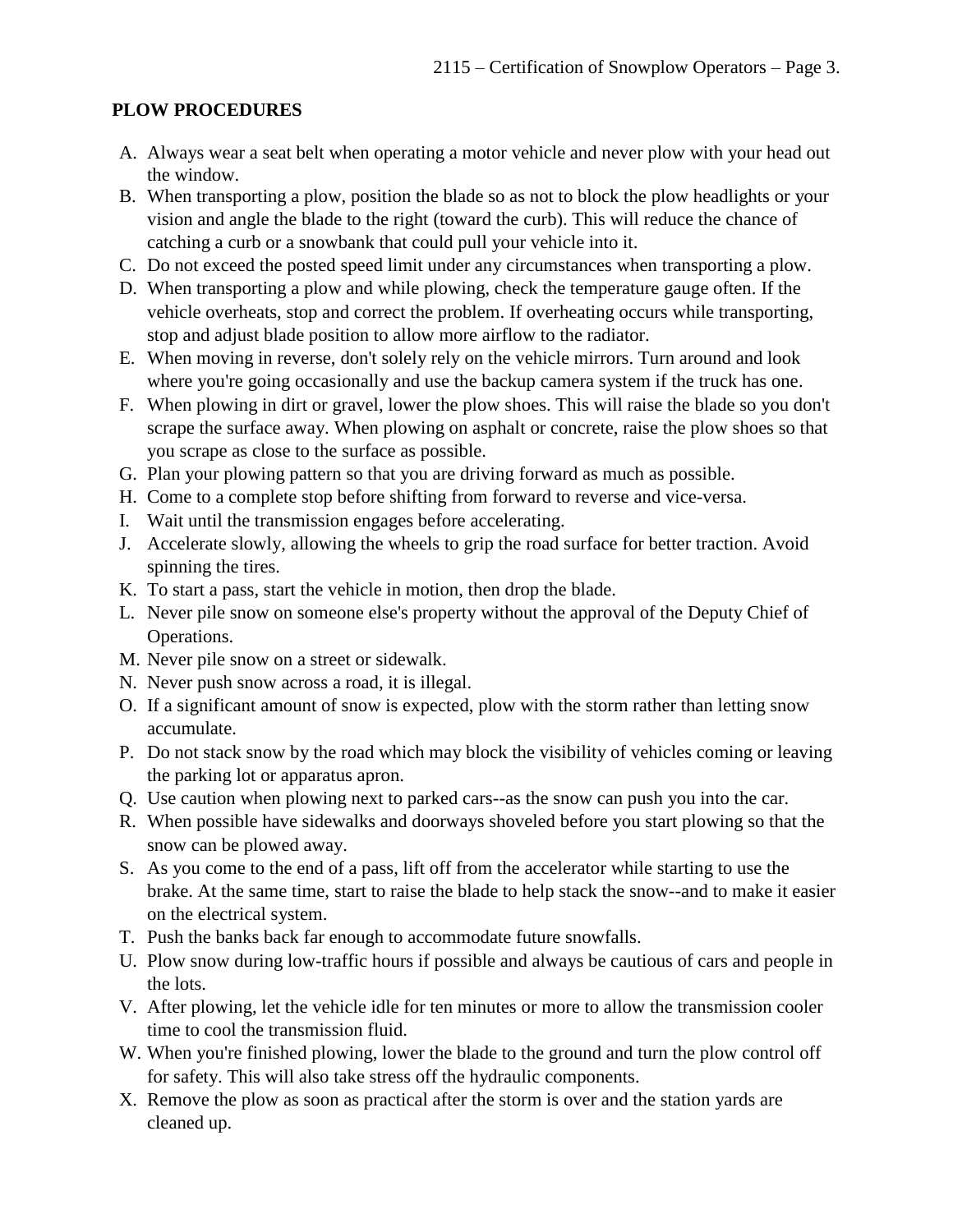#### **PLOWING TIPS and TERMINOLOGY**

- A. **Angle-Position**: In this position the blade is angled to either left or right side of the vehicle. Use this position for windrowing or widening after the first pass.
- B. **How to Windrow**: With the blade angled to the left or right side of the vehicle, make consecutive passes--each time throwing the snow forward and to the side. This technique is useful to clear large areas such as parking lots.
- C. **Straight-Position**: In this position the blade is positioned directly in front of the vehicle. Use this position for back dragging, removing a large windrow or cleaning up at the end of the job.
- D. **Deep Snow**: In deep snow raise the plow several inches off the ground to shear off the top layer. If you have a Power-V Plow, use the V-position for the first pass. Then change to the Scoop or Angle-position to widen things out. You should push just enough snow with each pass to get the job done efficiently without overloading your equipment. A good rule of thumb is to use a full blade width for two inches of snow or less, three quarters of the blade for four inches of snow and a half blade for six inches of snow or more.
- E. **Wet Snow**: Once you start, finish the job. Wet snow left in windrows overnight can freeze making it difficult to clear. Also plowing with the storm is critical for wet heavy snow events instead of waiting for the storm to end.
- F. **V Position**: In this position the blades are retracted toward the truck. This position is normally used for making the first pass. It's ideal for plowing a lane through deep snow or punching through snowdrifts and hard-packed banks or windrows left by city and county plows.
- G. **Scoop-Position**: This position is used for carrying or controlling the snow--with the blades pushed out to form an inverted V shape. It's most useful for clearing parking lots or other large areas where snow must be pushed straight ahead--and not to the side. It's also useful for cleanup work at the end of the job. You'll find the Scoop-position to be the most useful for many plowing situations. And it's also a great time-saver.

#### **RESPONSIBILITIES**

It is the responsibility of all members of the Scarborough Fire Department who operate plow equipment to adhere to this policy.

**REFERENCES** Fisher Plows